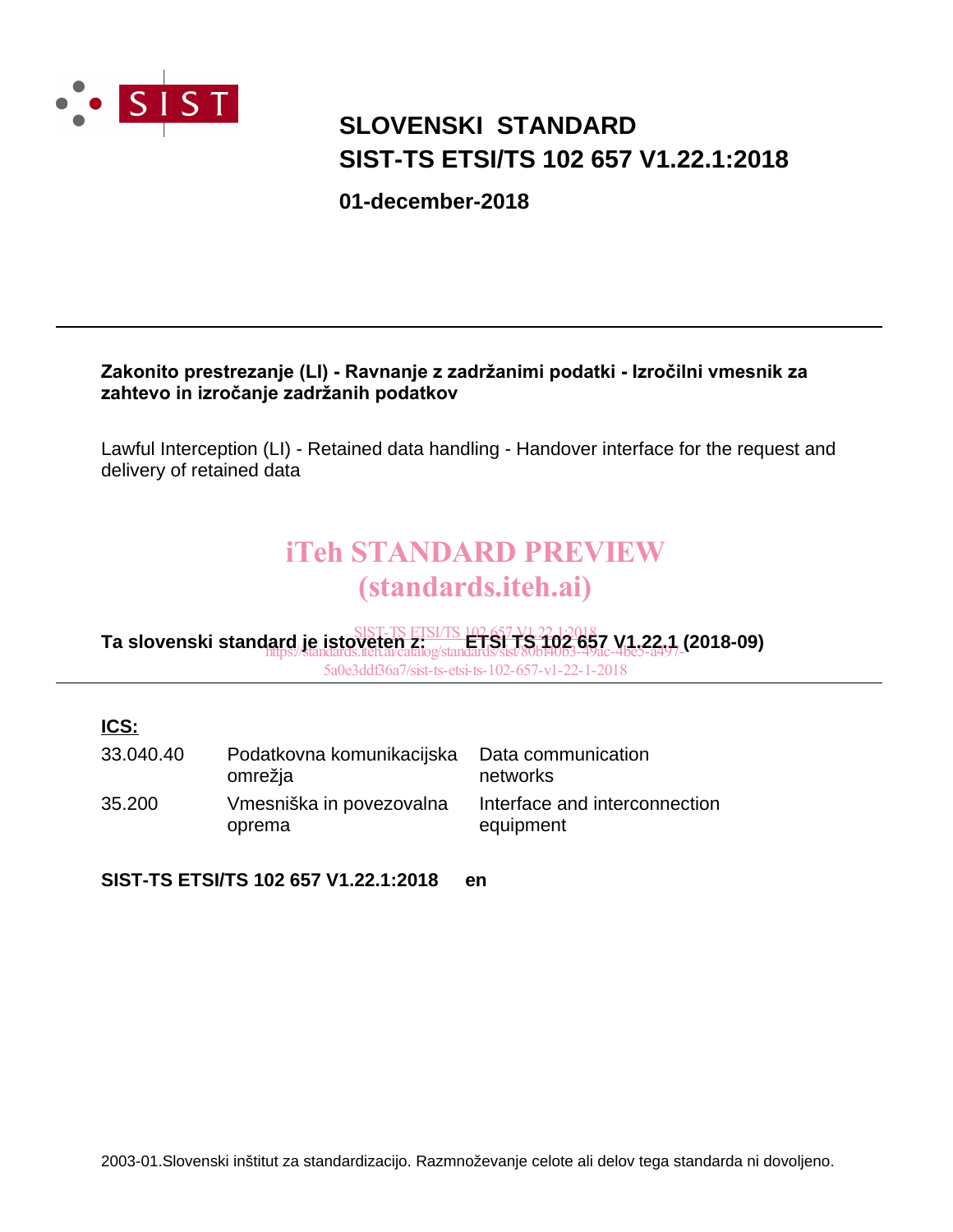# iTeh STANDARD PREVIEW (standards.iteh.ai)

SIST-TS ETSI/TS 102 657 V1.22.1:2018 https://standards.iteh.ai/catalog/standards/sist/80bf40b3-49ac-4be5-a497- 5a0e3ddf36a7/sist-ts-etsi-ts-102-657-v1-22-1-2018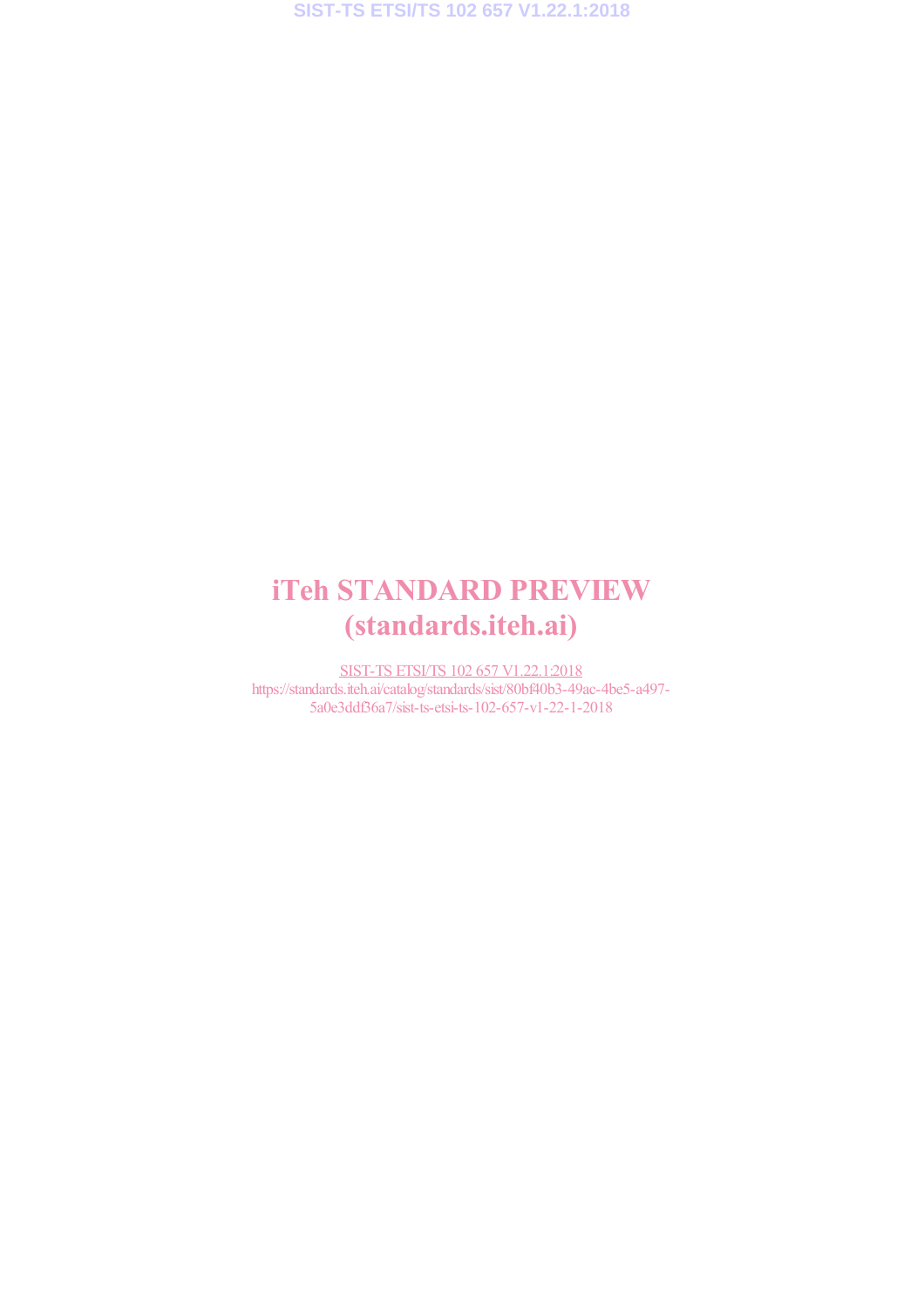#### **SIST-TS ETSI/TS 102 657 V1.22.1:2018**

# ETSI TS 102 657 V1.22.1 (2018-09)



# **Lawful Interception (LI);**  iTe**k Stained data handling**; W Handover interface for the request and **delivery of retained data**  SIST-TS ETSI/TS 102 657 V1.22.1:2018

https://standards.iteh.ai/catalog/standards/sist/80bf40b3-49ac-4be5-a497- 5a0e3ddf36a7/sist-ts-etsi-ts-102-657-v1-22-1-2018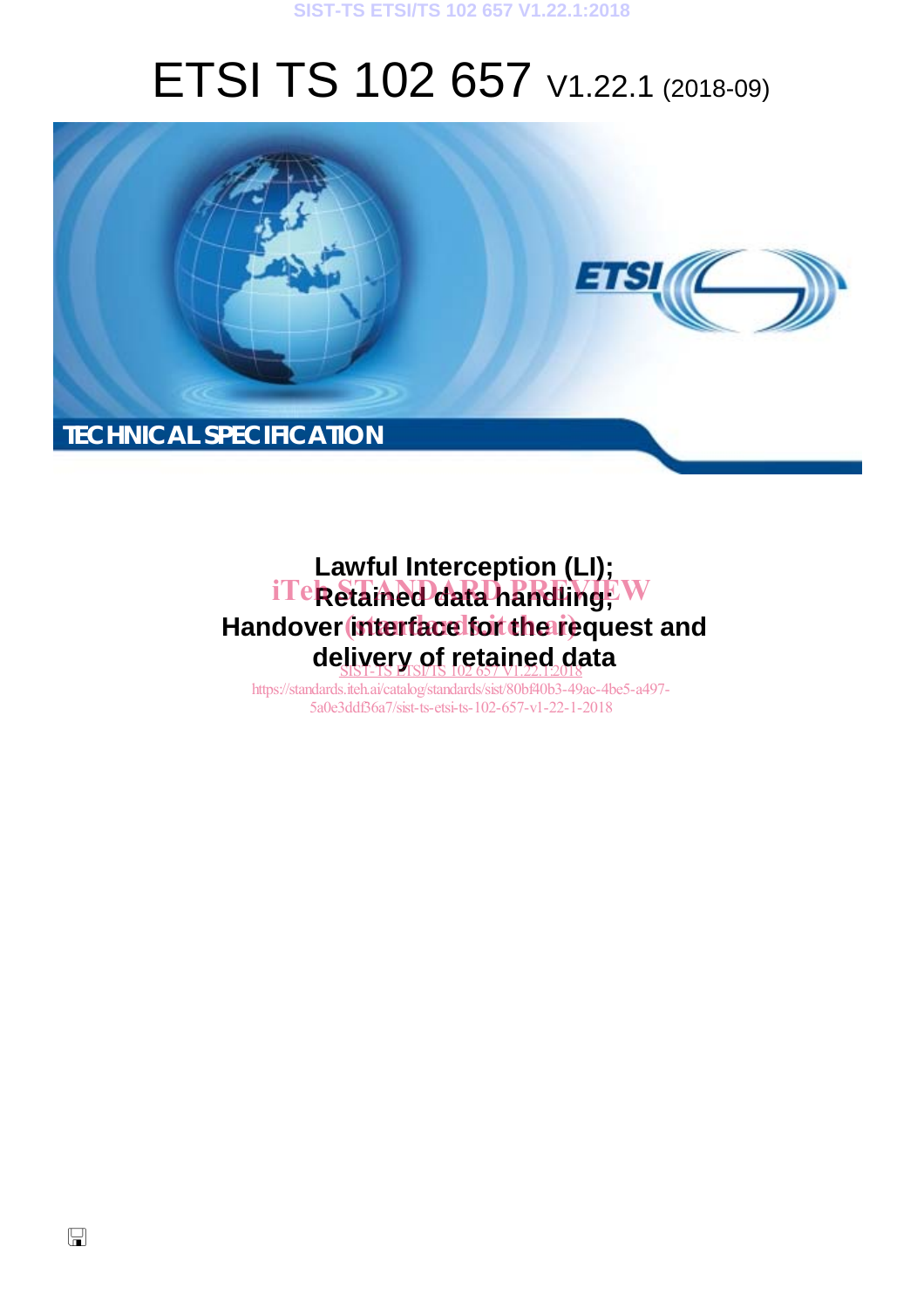Reference RTS/LI-00160

Keywords

handover, retention

#### *ETSI*

650 Route des Lucioles F-06921 Sophia Antipolis Cedex - FRANCE

Tel.: +33 4 92 94 42 00 Fax: +33 4 93 65 47 16

Siret N° 348 623 562 00017 - NAF 742 C Association à but non lucratif enregistrée à la iTeh S<sup>ous-Préfecture</sup> de Grasse (06) N° 7803/88 / IEW

## (standards.iteh.ai)

*Important notice*  SIST-TS ETSI/TS 102 657 V1.22.1:2018

https://standards.iteh.ai/catalog/standards/sist/80bf40b3-49ac-4be5-a497-<br>The present document can be downloaded from: http://www.etsi.org/standards-search <u>Fie present document can be downloaded</u> non<br>5a0e3dd136a7/sist-ts-etsi-ts-andards-search <sup>1–201</sup>8

The present document may be made available in electronic versions and/or in print. The content of any electronic and/or print versions of the present document shall not be modified without the prior written authorization of ETSI. In case of any existing or perceived difference in contents between such versions and/or in print, the only prevailing document is the print of the Portable Document Format (PDF) version kept on a specific network drive within ETSI Secretariat.

Users of the present document should be aware that the document may be subject to revision or change of status. Information on the current status of this and other ETSI documents is available at https://portal.etsi.org/TB/ETSIDeliverableStatus.aspx

If you find errors in the present document, please send your comment to one of the following services: https://portal.etsi.org/People/CommiteeSupportStaff.aspx

#### *Copyright Notification*

No part may be reproduced or utilized in any form or by any means, electronic or mechanical, including photocopying and microfilm except as authorized by written permission of ETSI. The content of the PDF version shall not be modified without the written authorization of ETSI. The copyright and the foregoing restriction extend to reproduction in all media.

> © ETSI 2018. All rights reserved.

**DECT**TM, **PLUGTESTS**TM, **UMTS**TM and the ETSI logo are trademarks of ETSI registered for the benefit of its Members. **3GPP**TM and **LTE**TM are trademarks of ETSI registered for the benefit of its Members and of the 3GPP Organizational Partners. **oneM2M** logo is protected for the benefit of its Members.

**GSM**® and the GSM logo are trademarks registered and owned by the GSM Association.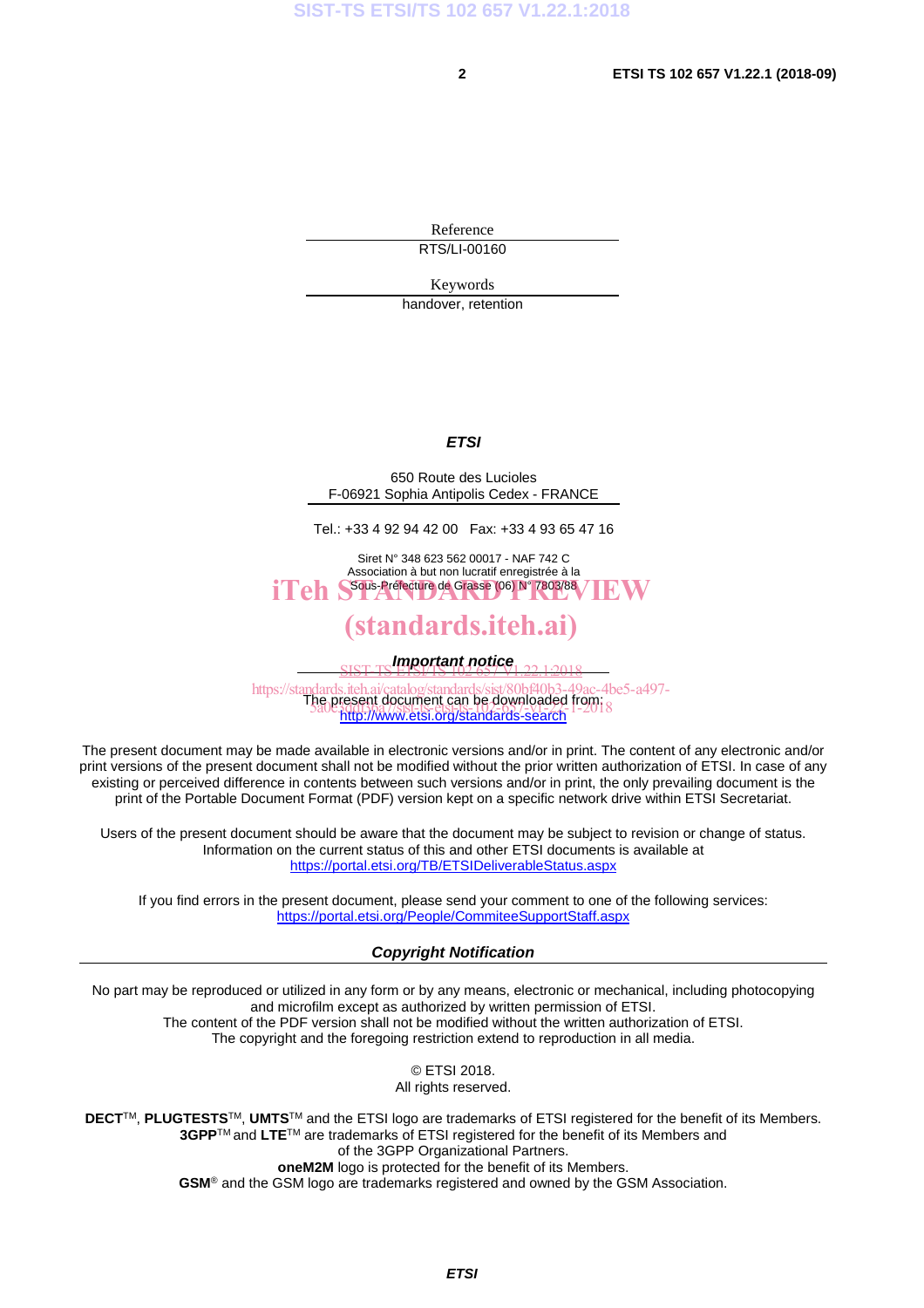$\mathbf{3}$ 

# Contents

| 1                  |                                                                                                        |  |
|--------------------|--------------------------------------------------------------------------------------------------------|--|
| 2                  |                                                                                                        |  |
| 2.1                |                                                                                                        |  |
| 2.2                |                                                                                                        |  |
|                    |                                                                                                        |  |
| 3                  |                                                                                                        |  |
| 3.1                |                                                                                                        |  |
| 3.2                |                                                                                                        |  |
| 4                  |                                                                                                        |  |
| 4.1                |                                                                                                        |  |
| 4.2                |                                                                                                        |  |
| 4.3                |                                                                                                        |  |
| 4.4                |                                                                                                        |  |
| 4.5                |                                                                                                        |  |
| 5                  |                                                                                                        |  |
| 5.1                |                                                                                                        |  |
| 5.1.1              |                                                                                                        |  |
| 5.1.2              | Summary of this clause STANDARD PREVIEW 17                                                             |  |
| 5.1.3              |                                                                                                        |  |
| 5.1.4              |                                                                                                        |  |
| 5.1.5              |                                                                                                        |  |
| 5.1.5.1            |                                                                                                        |  |
| 5.1.5.2            | Request process failure feedback log/standards/sist/80bf40b3-49ac-4be5-a497-min.min.min.min.min.min.19 |  |
| 5.1.5.3            |                                                                                                        |  |
| 5.1.5.4            |                                                                                                        |  |
| 5.1.6              |                                                                                                        |  |
| 5.1.7              |                                                                                                        |  |
| 5.1.8              |                                                                                                        |  |
| 5.1.9              |                                                                                                        |  |
| 5.2                |                                                                                                        |  |
| 5.2.1              |                                                                                                        |  |
| 5.2.2              |                                                                                                        |  |
| 5.2.3              |                                                                                                        |  |
| 5.3<br>5.3.1       |                                                                                                        |  |
| 5.3.2              |                                                                                                        |  |
| 5.3.3              |                                                                                                        |  |
| 5.4                |                                                                                                        |  |
| 5.5                |                                                                                                        |  |
|                    |                                                                                                        |  |
| 6                  |                                                                                                        |  |
| 6.1                |                                                                                                        |  |
| 6.1.1              |                                                                                                        |  |
| 6.1.2              |                                                                                                        |  |
| 6.1.3              |                                                                                                        |  |
| 6.1.3.1<br>6.1.3.2 |                                                                                                        |  |
| 6.1.4              |                                                                                                        |  |
| 6.1.5              |                                                                                                        |  |
| 6.1.6              |                                                                                                        |  |
| 6.2                |                                                                                                        |  |
| 6.2.1              |                                                                                                        |  |
|                    |                                                                                                        |  |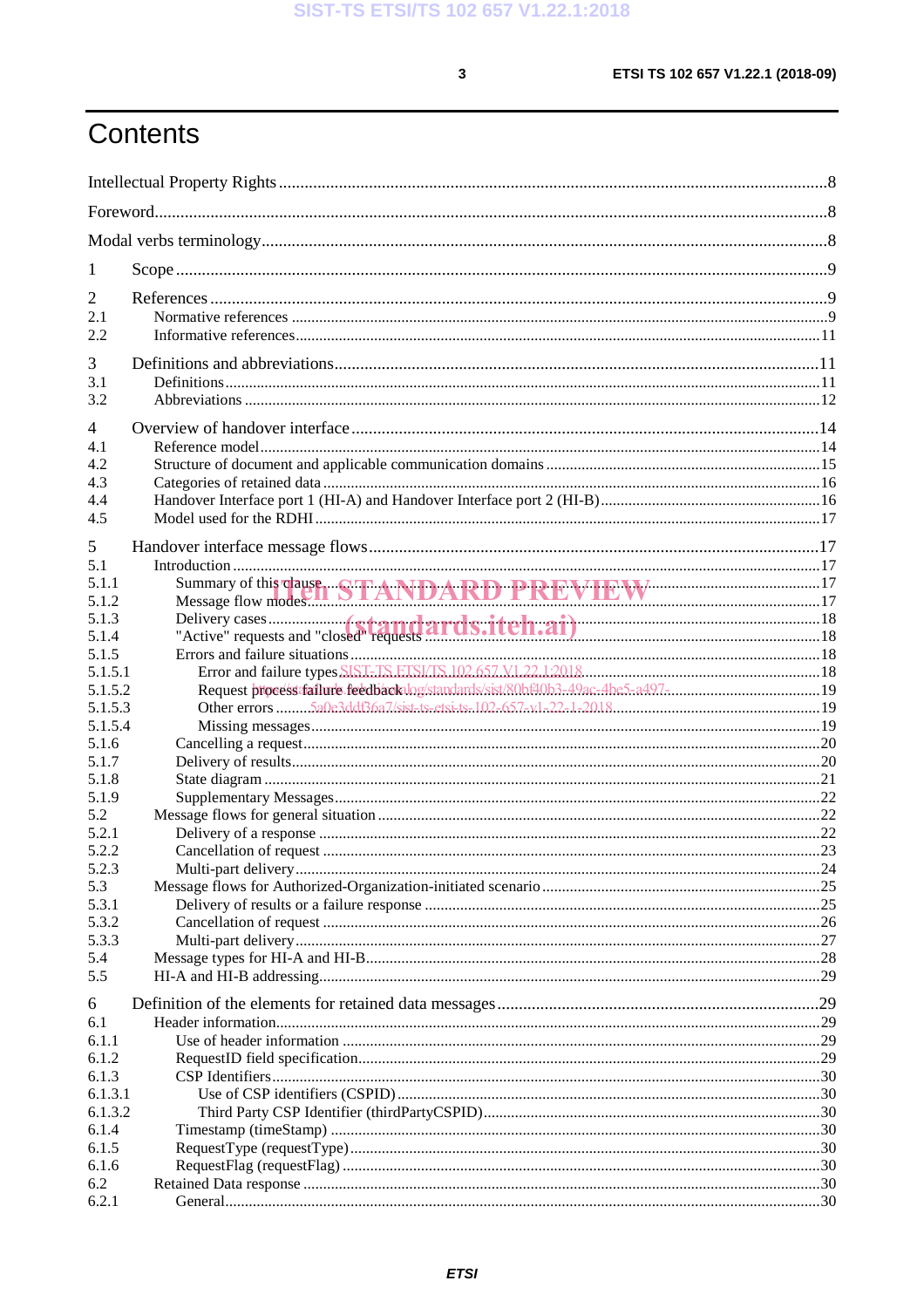$\overline{\mathbf{4}}$ 

| 6.2.2                   |                                             |  |
|-------------------------|---------------------------------------------|--|
|                         |                                             |  |
| 6.2.2.1                 |                                             |  |
| 6.2.2.2                 |                                             |  |
| 6.2.3                   |                                             |  |
| 6.2.4                   |                                             |  |
| 6.3                     |                                             |  |
| 6.3.1                   |                                             |  |
| 6.3.2                   |                                             |  |
| 6.3.3                   |                                             |  |
| 6.3.3.1                 |                                             |  |
| 6.3.3.2                 |                                             |  |
| 6.3.3.3                 |                                             |  |
| 6.3.3.4                 |                                             |  |
| 6.4                     |                                             |  |
|                         |                                             |  |
| 7                       |                                             |  |
| 7.1                     |                                             |  |
| 7.2                     |                                             |  |
| 7.2.1                   |                                             |  |
| 7.2.2                   |                                             |  |
| 7.2.3                   |                                             |  |
| 7.2.4                   |                                             |  |
| 7.3                     |                                             |  |
| 7.3.0                   |                                             |  |
| 7.3.1                   |                                             |  |
| 7.3.2                   |                                             |  |
| 7.3.2.1                 |                                             |  |
| 7.3.2.2                 | Introduction, The STANDARD PREVIEW 187 2009 |  |
| 7.3.3                   |                                             |  |
| 7.3.4                   |                                             |  |
|                         |                                             |  |
| 8                       |                                             |  |
| 8.1                     |                                             |  |
| 8.2                     |                                             |  |
| 8.3                     |                                             |  |
| 8.4                     |                                             |  |
|                         |                                             |  |
|                         |                                             |  |
|                         |                                             |  |
| 8.4.1<br>8.4.2<br>8.4.3 |                                             |  |
|                         |                                             |  |
|                         |                                             |  |
| 8.4.3.1<br>8.4.3.2      |                                             |  |
| 8.4.3.3                 |                                             |  |
| 8.4.3.4                 |                                             |  |
|                         | <b>Annex A (normative):</b>                 |  |
|                         |                                             |  |
| A.1<br>A.1.1            |                                             |  |
|                         |                                             |  |
| A.1.2<br>A.1.3          |                                             |  |
|                         |                                             |  |
| A.2                     |                                             |  |
| A.2.1                   |                                             |  |
| A.2.1.1                 |                                             |  |
| A.2.1.2                 |                                             |  |
| A.2.2                   |                                             |  |
| A.2.2.1                 |                                             |  |
| A.2.2.2                 |                                             |  |
| A.2.2.3                 |                                             |  |
| A.2.2.4                 |                                             |  |
| A.2.2.5                 |                                             |  |
| A.2.2.6<br>A.2.3        |                                             |  |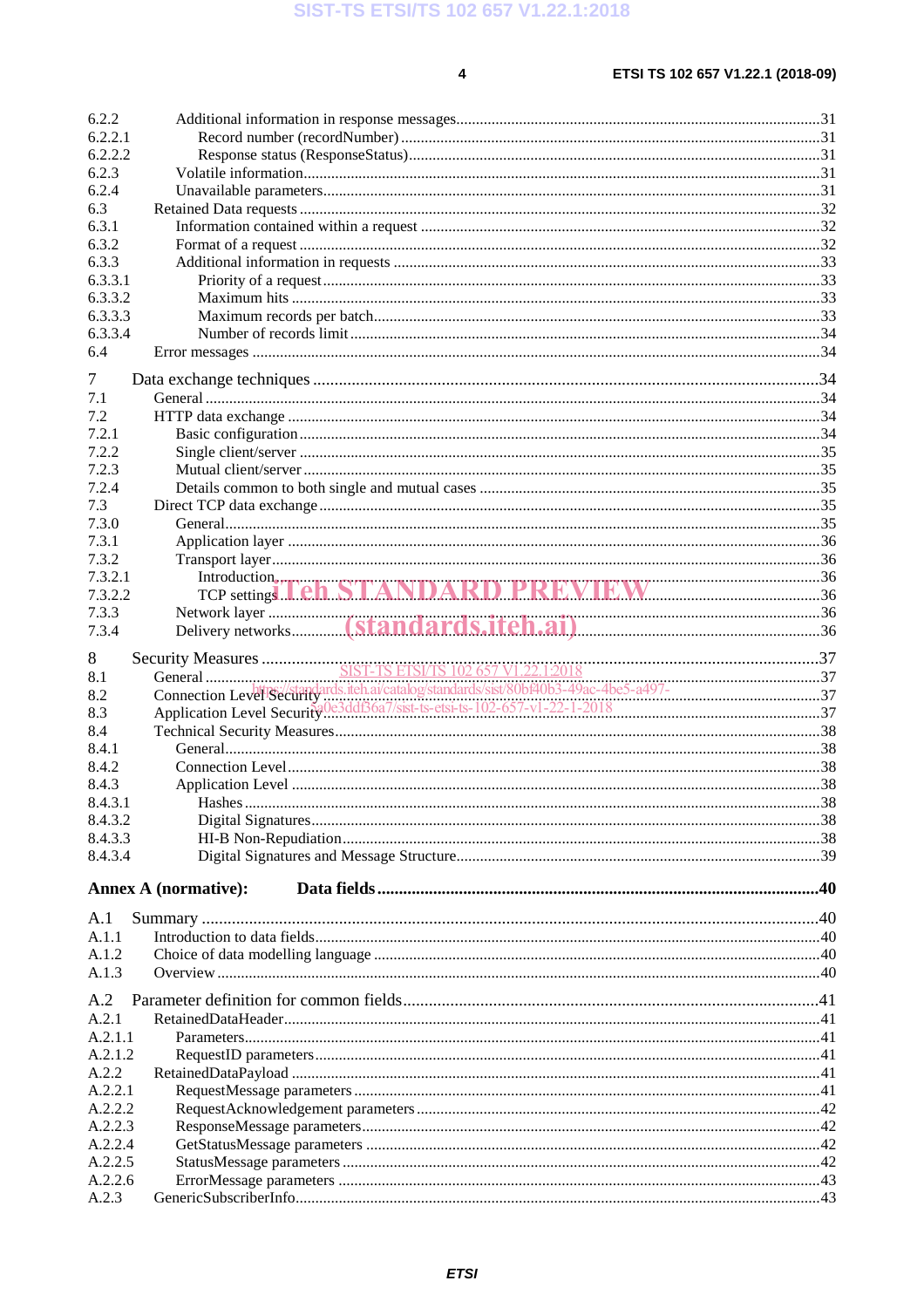$5\phantom{a}$ 

| A.2.3.1        |                                                     |  |
|----------------|-----------------------------------------------------|--|
| A.2.3.2        |                                                     |  |
| A.2.3.3        |                                                     |  |
| A.2.4          |                                                     |  |
| A.3            |                                                     |  |
| A.3.1          |                                                     |  |
| A.3.1.1        |                                                     |  |
| A.3.1.2        |                                                     |  |
| A.3.2          |                                                     |  |
| A.3.2.1        |                                                     |  |
| A.3.2.2        |                                                     |  |
| A.3.3          |                                                     |  |
| A.3.4          |                                                     |  |
|                |                                                     |  |
|                | <b>Annex B (normative):</b>                         |  |
| B.1            |                                                     |  |
| B.2            |                                                     |  |
| B.2.1          |                                                     |  |
| <b>B.2.2</b>   |                                                     |  |
| B.2.2.0        |                                                     |  |
| B.2.2.1        |                                                     |  |
| B.2.2.2        |                                                     |  |
| <b>B.2.2.3</b> |                                                     |  |
| B.2.2.4        |                                                     |  |
| B.2.2.4.1      |                                                     |  |
| B.2.3          | Description Billing Details 1. STANDARD PREVIEW 759 |  |
| B.2.3.0        |                                                     |  |
| B.2.3.1        |                                                     |  |
| <b>B.2.4</b>   |                                                     |  |
| <b>B.2.4.1</b> |                                                     |  |
| <b>B.2.4.2</b> |                                                     |  |
| B.2.4.3        |                                                     |  |
| <b>B.2.4.4</b> |                                                     |  |
| B.2.5          |                                                     |  |
| B.2.5.1        |                                                     |  |
| B.2.6          |                                                     |  |
| B.2.6.1        |                                                     |  |
| B.2.6.2        |                                                     |  |
| B.2.6.2.1      |                                                     |  |
| B.2.6.2.2      |                                                     |  |
| B.2.6.2.3      |                                                     |  |
| B.2.6.2.4      |                                                     |  |
| B.2.6.3        |                                                     |  |
| B.2.6.3.1      |                                                     |  |
| B.3            |                                                     |  |
| B.4            |                                                     |  |
|                | <b>Annex C</b> (normative):                         |  |
| C.1            |                                                     |  |
| C.2            |                                                     |  |
| C.2.1          |                                                     |  |
| C.2.2          |                                                     |  |
| C.2.2.0        |                                                     |  |
| C.2.2.1        |                                                     |  |
| C.2.2.2        |                                                     |  |
| C.2.2.3        |                                                     |  |
| C.2.2.4        |                                                     |  |
| C.2.2.5        |                                                     |  |
|                |                                                     |  |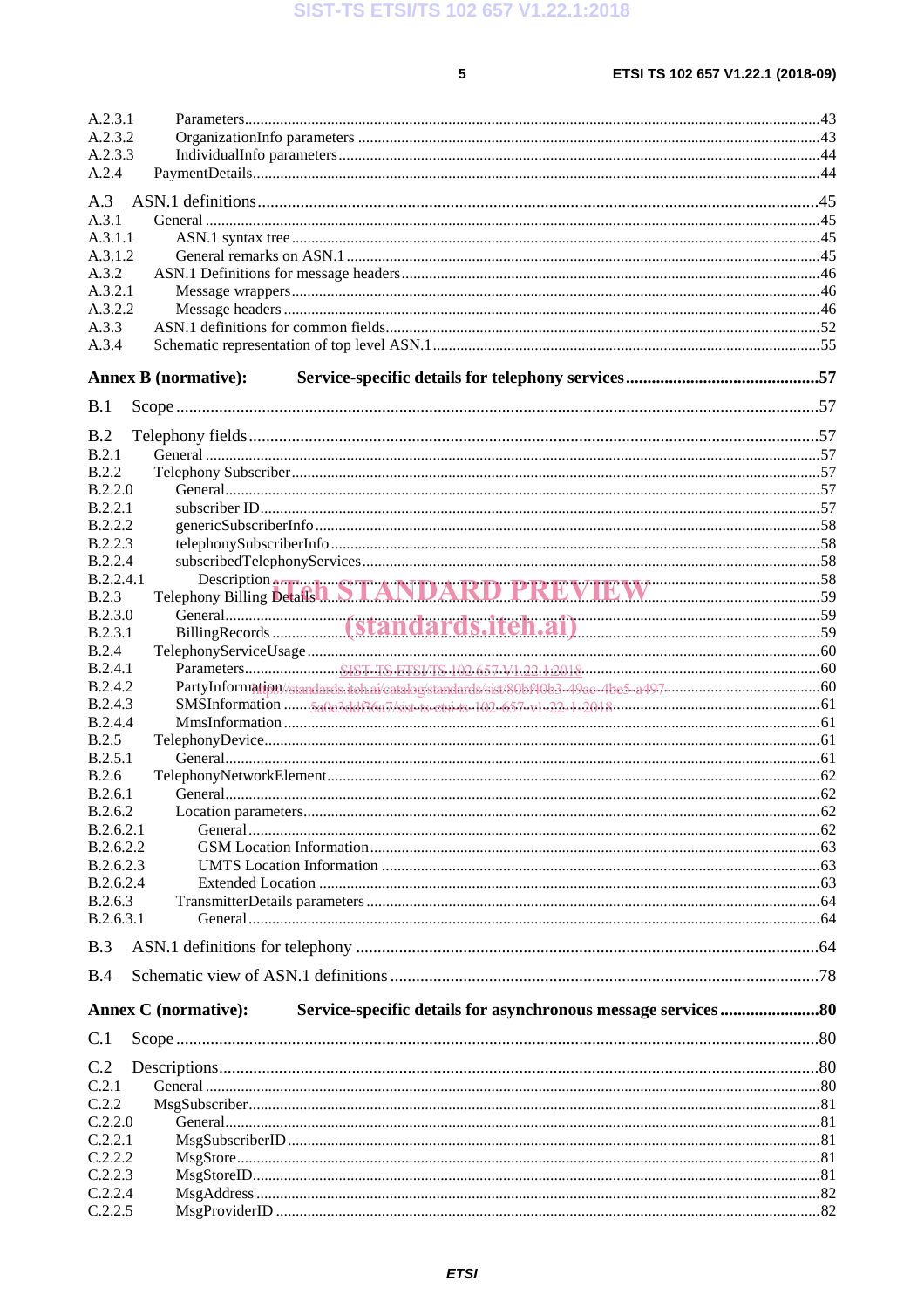$\bf 6$ 

| C.2.2.6   |                                                                                                  |  |
|-----------|--------------------------------------------------------------------------------------------------|--|
| C.2.2.7   |                                                                                                  |  |
| C.2.3     |                                                                                                  |  |
| C.2.3.0   |                                                                                                  |  |
| C.2.3.1   |                                                                                                  |  |
| C.2.3.2   |                                                                                                  |  |
| C.2.4     |                                                                                                  |  |
| C.2.4.0   |                                                                                                  |  |
| C.2.4.1   |                                                                                                  |  |
| C.3       |                                                                                                  |  |
| C.4       |                                                                                                  |  |
|           | Service-specific details for synchronous multi-media services  88<br><b>Annex D</b> (normative): |  |
| D.1       |                                                                                                  |  |
| D.2       |                                                                                                  |  |
| D.2.1     |                                                                                                  |  |
| D.2.2     |                                                                                                  |  |
| D.2.2.0   |                                                                                                  |  |
| D.2.2.1   |                                                                                                  |  |
| D.2.2.2   |                                                                                                  |  |
| D.2.2.3   |                                                                                                  |  |
| D.2.2.4   |                                                                                                  |  |
| D.2.2.4.1 |                                                                                                  |  |
| D.2.3     |                                                                                                  |  |
| D.2.3.1   |                                                                                                  |  |
| D.2.3.2   |                                                                                                  |  |
| D.2.3.3   |                                                                                                  |  |
| D.2.4     |                                                                                                  |  |
| D.2.4.1   |                                                                                                  |  |
| D.2.4.2   |                                                                                                  |  |
| D.2.4.3   |                                                                                                  |  |
| D.2.4.4   |                                                                                                  |  |
| D.2.5     |                                                                                                  |  |
| D.2.5.1   |                                                                                                  |  |
|           |                                                                                                  |  |
| D.3       |                                                                                                  |  |
|           |                                                                                                  |  |
|           | Service-specific details for network access services103<br><b>Annex E</b> (normative):           |  |
| E.1       |                                                                                                  |  |
| E.2       |                                                                                                  |  |
| E.2.1     |                                                                                                  |  |
| E.2.2     |                                                                                                  |  |
| E.2.3     |                                                                                                  |  |
| E.2.4     |                                                                                                  |  |
| E.2.5     |                                                                                                  |  |
| E.2.6     |                                                                                                  |  |
| E.2.7     |                                                                                                  |  |
| E.3       |                                                                                                  |  |
|           |                                                                                                  |  |
| E.4       |                                                                                                  |  |
|           | <b>Annex F</b> (informative):                                                                    |  |
| F.1       |                                                                                                  |  |
| F.1.1     |                                                                                                  |  |
| F.1.2     |                                                                                                  |  |
| F.1.3     |                                                                                                  |  |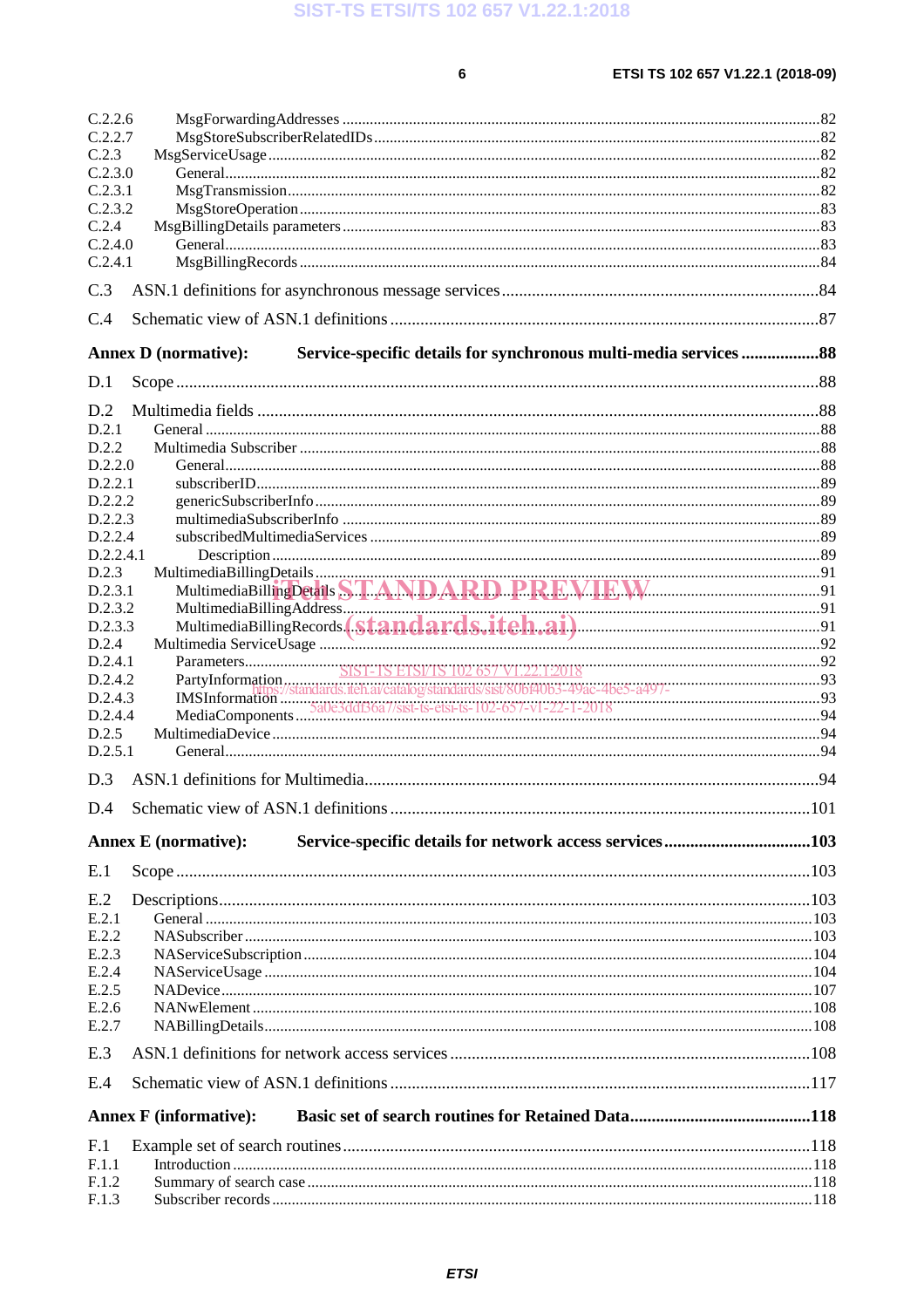$\overline{7}$ 

|                          | <b>Annex K (informative):</b> |                                                                                                        |  |
|--------------------------|-------------------------------|--------------------------------------------------------------------------------------------------------|--|
| J.3                      |                               |                                                                                                        |  |
| J.2                      |                               |                                                                                                        |  |
| J.1                      |                               |                                                                                                        |  |
|                          | <b>Annex J (informative):</b> |                                                                                                        |  |
|                          | <b>Annex I</b> (informative): |                                                                                                        |  |
| H.4.2                    |                               |                                                                                                        |  |
| H.4<br>H.4.1             |                               |                                                                                                        |  |
| H.3.6                    |                               |                                                                                                        |  |
| H.3.5                    |                               |                                                                                                        |  |
| H.3.3<br>H.3.4           |                               | Usage: Traffic Data related information (Reply) dards/sist/80bf40b3-49ac-4be5-a497 minumum minumum 126 |  |
| H.3.2                    |                               |                                                                                                        |  |
| H.3<br>H.3.1             |                               |                                                                                                        |  |
| H.2.3                    |                               | Service Specific Subscriber Reply Data. D.A.R.D. P.R.E.V.I.E.W.                                        |  |
| H.2.2                    |                               |                                                                                                        |  |
| H <sub>.2</sub><br>H.2.1 |                               |                                                                                                        |  |
| H.1                      |                               |                                                                                                        |  |
|                          | <b>Annex H</b> (informative): |                                                                                                        |  |
|                          |                               |                                                                                                        |  |
| G.3                      |                               |                                                                                                        |  |
| G.2                      |                               |                                                                                                        |  |
| G.1                      |                               |                                                                                                        |  |
|                          | <b>Annex G (informative):</b> |                                                                                                        |  |
| F.4.1<br>F.4.2           |                               |                                                                                                        |  |
| F.4                      |                               |                                                                                                        |  |
| F.3.2                    |                               |                                                                                                        |  |
| F.3<br>F.3.1             |                               |                                                                                                        |  |
| F.2.4                    |                               |                                                                                                        |  |
| F.2.2<br>F.2.3           |                               |                                                                                                        |  |
| F.2.1                    |                               |                                                                                                        |  |
| F <sub>.2</sub>          |                               |                                                                                                        |  |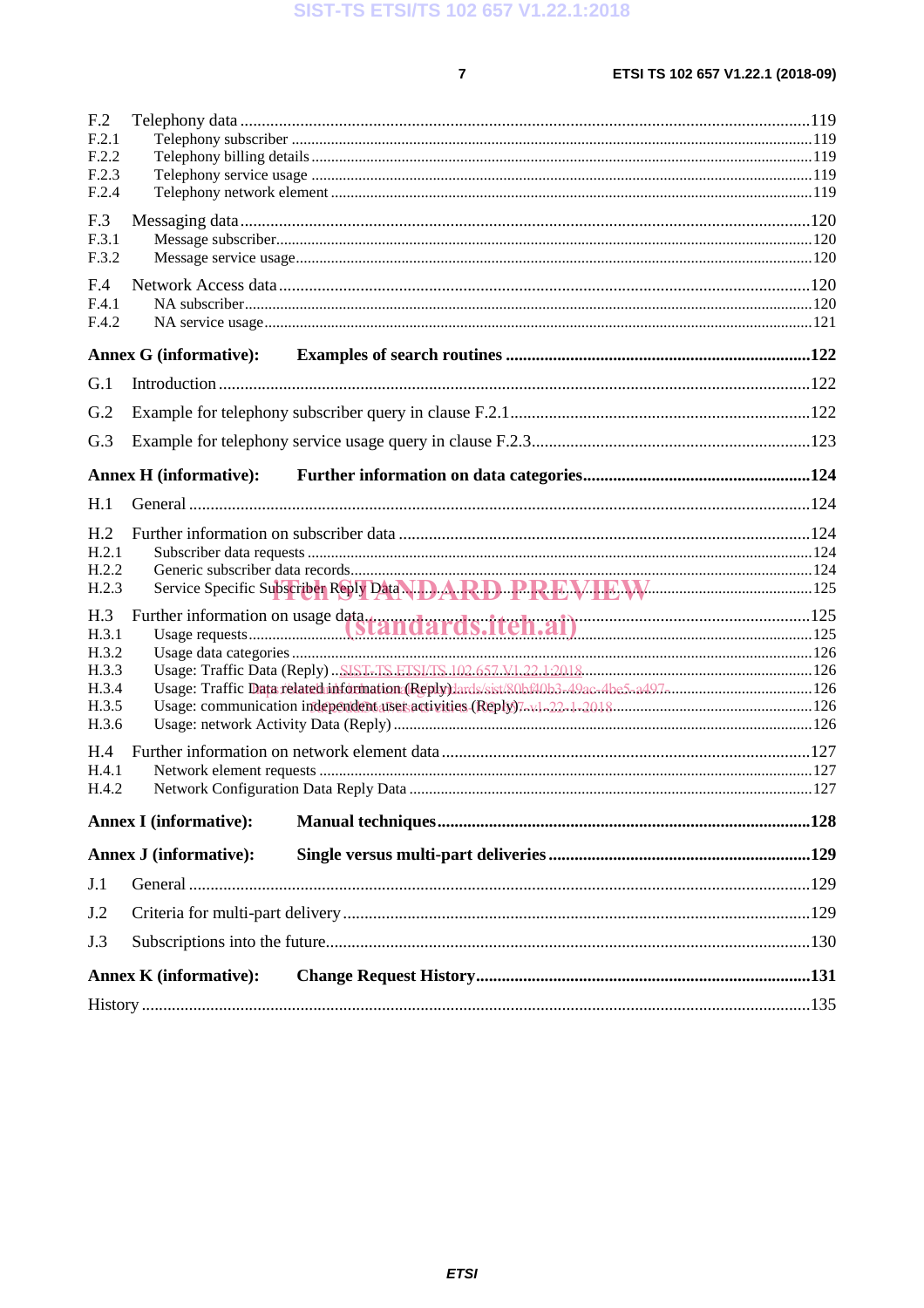# Intellectual Property Rights

#### Essential patents

IPRs essential or potentially essential to normative deliverables may have been declared to ETSI. The information pertaining to these essential IPRs, if any, is publicly available for **ETSI members and non-members**, and can be found in ETSI SR 000 314: *"Intellectual Property Rights (IPRs); Essential, or potentially Essential, IPRs notified to ETSI in respect of ETSI standards"*, which is available from the ETSI Secretariat. Latest updates are available on the ETSI Web server (https://ipr.etsi.org/).

Pursuant to the ETSI IPR Policy, no investigation, including IPR searches, has been carried out by ETSI. No guarantee can be given as to the existence of other IPRs not referenced in ETSI SR 000 314 (or the updates on the ETSI Web server) which are, or may be, or may become, essential to the present document.

#### **Trademarks**

The present document may include trademarks and/or tradenames which are asserted and/or registered by their owners. ETSI claims no ownership of these except for any which are indicated as being the property of ETSI, and conveys no right to use or reproduce any trademark and/or tradename. Mention of those trademarks in the present document does not constitute an endorsement by ETSI of products, services or organizations associated with those trademarks.

## Foreword

This Technical Specification (TS) has been produced by ETSI Technical Committee Lawful Interception (LI).

The ASN.1 module and XML schema are also available as an electronic attachment to the original document from the The ASN.1 module and XML schema are also available as an electronic attachn<br>ETSI site (see details in clause A.3.1.2). (Standards.iteh.ai)

**SIST-TS ETSI/TS 102 657 V1.22.1:2019** 

 $\textsf{Modal}$  verbs  $\overset{\textsf{terming}}{\textsf{prodingology}}$ /standards/sist/80bf40b3-49ac-4be5-a497-5a0e3ddf36a7/sist-ts-etsi-ts-102-657-v1-22-1-2018

In the present document "**shall**", "**shall not**", "**should**", "**should not**", "**may**", "**need not**", "**will**", "**will not**", "**can**" and "**cannot**" are to be interpreted as described in clause 3.2 of the ETSI Drafting Rules (Verbal forms for the expression of provisions).

"**must**" and "**must not**" are **NOT** allowed in ETSI deliverables except when used in direct citation.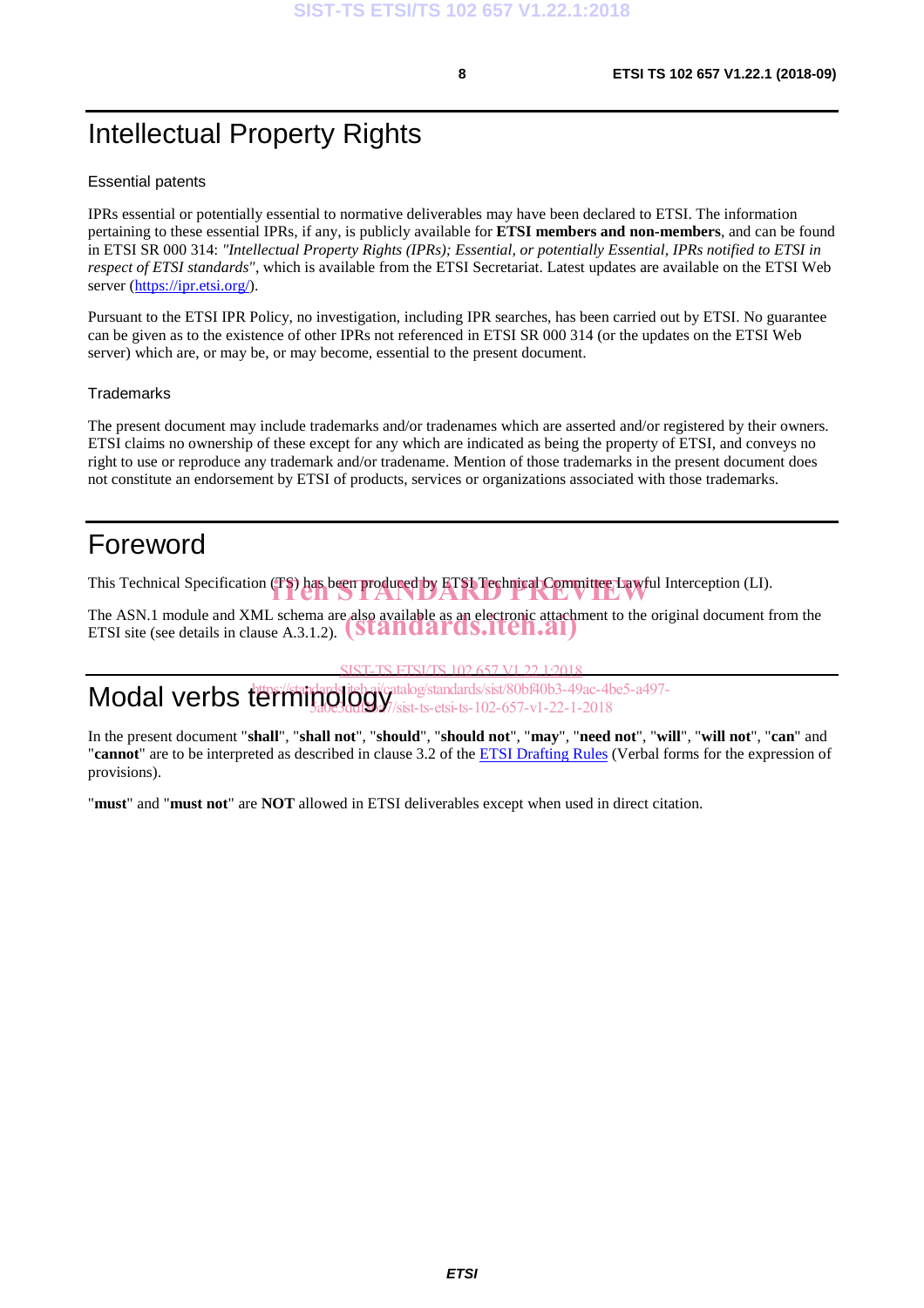## 1 Scope

The present document is based on requirements from ETSI TS 102 656 [2].

The present document contains handover requirements and a handover specification for the data that is identified in national legislations on Retained Data.

The present document considers both the requesting of retained data and the delivery of the results.

The present document defines an electronic interface. An informative annex describes how this interface may be adapted for manual techniques. Apart from in annex I, the present document does not consider manual techniques.

## 2 References

## 2.1 Normative references

References are either specific (identified by date of publication and/or edition number or version number) or non-specific. For specific references, only the cited version applies. For non-specific references, the latest version of the referenced document (including any amendments) applies.

Referenced documents which are not found to be publicly available in the expected location might be found at https://docbox.etsi.org/Reference.

| NOTE: | While any hyperlinks included in this clause were valid at the time of publication, ETSI cannot guarantee their long term validity. |
|-------|-------------------------------------------------------------------------------------------------------------------------------------|
|       |                                                                                                                                     |

The following referenced documents are necessary for the application of the present document.

| $[1]$  | Void.<br>SIST-TS ETSI/TS 102 657 V1.22.1:2018                                                                                                                                                                                                 |
|--------|-----------------------------------------------------------------------------------------------------------------------------------------------------------------------------------------------------------------------------------------------|
| $[2]$  | ETSI <sup>htt</sup> SS/6503636.http://atalog/standarde/rist/80b510b370ac-4be5-a497ents of Law Enforcement<br>Agencies for handling Retained Datai-ts-102-657-v1-22-1-2018                                                                     |
| $[3]$  | ETSI TS 102 232-1: "Lawful Interception (LI); Handover Interface and Service-Specific Details<br>(SSD) for IP delivery; Part 1: Handover specification for IP delivery".                                                                      |
| $[4]$  | ISO 3166-1: "Codes for the representation of names of countries and their subdivisions --<br>Part 1: Country codes".                                                                                                                          |
| $[5]$  | ISO 4217: "Codes for the representation of currencies".                                                                                                                                                                                       |
| [6]    | ETSI TS 101 671: "Lawful Interception (LI); Handover interface for the lawful interception of<br>telecommunications traffic".                                                                                                                 |
| NOTE:  | ETSI TS 101 671 is in status "historical" and is not maintained.                                                                                                                                                                              |
| $[7]$  | ETSI EN 300 356 (all parts): "Integrated Services Digital Network (ISDN); Signalling System<br>No.7 (SS7); ISDN User Part (ISUP) version 4 for the international interface".                                                                  |
| [8]    | ETSI TS 100 974: "Digital cellular telecommunications system (Phase 2+); Mobile Application<br>Part (MAP) specification (3GPP TS 09.02)".                                                                                                     |
| [9]    | ETSI TS 124 008: "Digital cellular telecommunications system (Phase 2+) (GSM); Universal<br>Mobile Telecommunications System (UMTS); LTE; Mobile radio interface Layer 3 specification;<br>Core network protocols; Stage 3 (3GPP TS 24.008)". |
| $[10]$ | Void.                                                                                                                                                                                                                                         |
| $[11]$ | ETSI TS 133 108: "Universal Mobile Telecommunications System (UMTS); LTE; 3G security;<br>Handover interface for Lawful Interception (LI) (3GPP TS 33.108)".                                                                                  |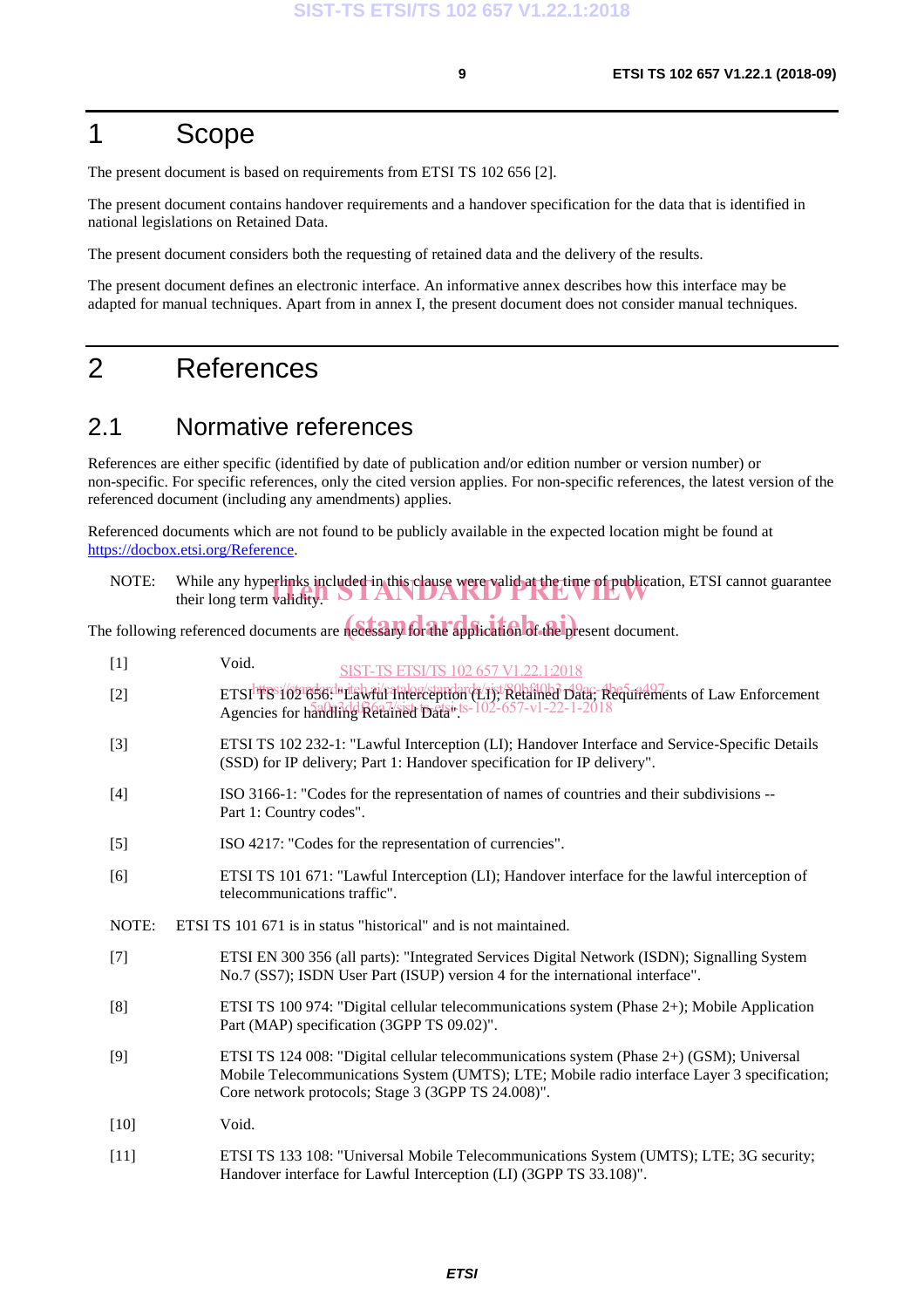- [12] ETSI TS 101 109 (V7.2.0): "Digital cellular telecommunications system (Phase 2+); Universal Geographical Area Description (GAD) (3GPP TS 03.32 version 7.2.0 Release 1998)".
- [13] FIPS PUB 186-4: "Digital Signature Standard (DSS)".
- [14] IETF RFC 7230: "Hypertext Transfer Protocol (HTTP/1.1): Message Syntax and Routing".
- [15] IETF RFC 2818: "HTTP Over TLS".
- [16] ETSI TS 123 040: "Digital cellular telecommunications system (Phase 2+) (GSM); Universal Mobile Telecommunications System (UMTS); Technical realization of the Short Message Service (SMS) (3GPP TS 23.040)".
- [17] IETF RFC 793: "Transmission Control Protocol".
- [18] IETF RFC 5681: "TCP Congestion Control".
- NOTE: IETF RFC 5681 obsoletes IETF RFC 2581: "TCP Congestion Control".
- [19] IETF RFC 6298: "Computing TCP's Retransmission Timer".
- NOTE: IETF RFC 6298 obsoletes IETF RFC 2988: "Computing TCP's Retransmission Timer".
- [20] IETF RFC 1122: "Requirements for Internet Hosts Communication Layers".
- [21] **IETF RFC 791: "Internet Protocol".**
- [22] ETSI ES 282 002: "Telecommunications and Internet converged Services and Protocols for Advanced Networking (TISPAN); PSTN/ISDN Emulation Sub-system (PES); Functional architecture"eh STANDARD PREVIEW
- [23] Void. (standards.iteh.ai)
- [24] IETF RFC 5322: "Internet Message Format".
- SIST-TS ETSI/TS 102 657 V1.22.1:2018
- NOTE: IETF RFC 5<u>322 obsoletes JETFARFG12822mdInternet Me</u>ssage Format55-a497-
- [25] ETSI TS 123 228: "Digital cellular telecommunications system (Phase 2+) (GSM); Universal 5a0e3ddf36a7/sist-ts-etsi-ts-102-657-v1-22-1-2018Mobile Telecommunications System (UMTS); LTE; IP Multimedia Subsystem (IMS); Stage 2 (3GPP TS 23.228)".
- [26] IETF RFC 3261: "SIP: Session Initiation Protocol".
- [27] IETF RFC 4506: "XDR: External Data Representation Standard".
- [28] ISO 13616-1:2007: "Financial services -- International bank account number (IBAN) -- Part 1: Structure of the IBAN".
- [29] ISO 9362:2014: "Banking -- Banking telecommunication messages Business identifier code (BIC)".
- [30] Void.
- [31] ETSI TS 125 413: "Universal Mobile Telecommunications System (UMTS); UTRAN Iu interface Radio Access Network Application Part (RANAP) signalling (3GPP TS 25.413)".
- [32] ETSI TS 129 274: "Universal Mobile Telecommunications System (UMTS); LTE; 3GPP Evolved Packet System (EPS); Evolved General Packet Radio Service (GPRS) Tunnelling Protocol for Control plane (GTPv2-C); Stage 3 (3GPP TS 29.274)".
- [33] ETSI TS 129 061: "Digital cellular telecommunications system (Phase 2+) (GSM); Universal Mobile Telecommunications System (UMTS); LTE; Interworking between the Public Land Mobile Network (PLMN) supporting packet based services and Packet Data Networks (PDN) (3GPP TS 29.061)".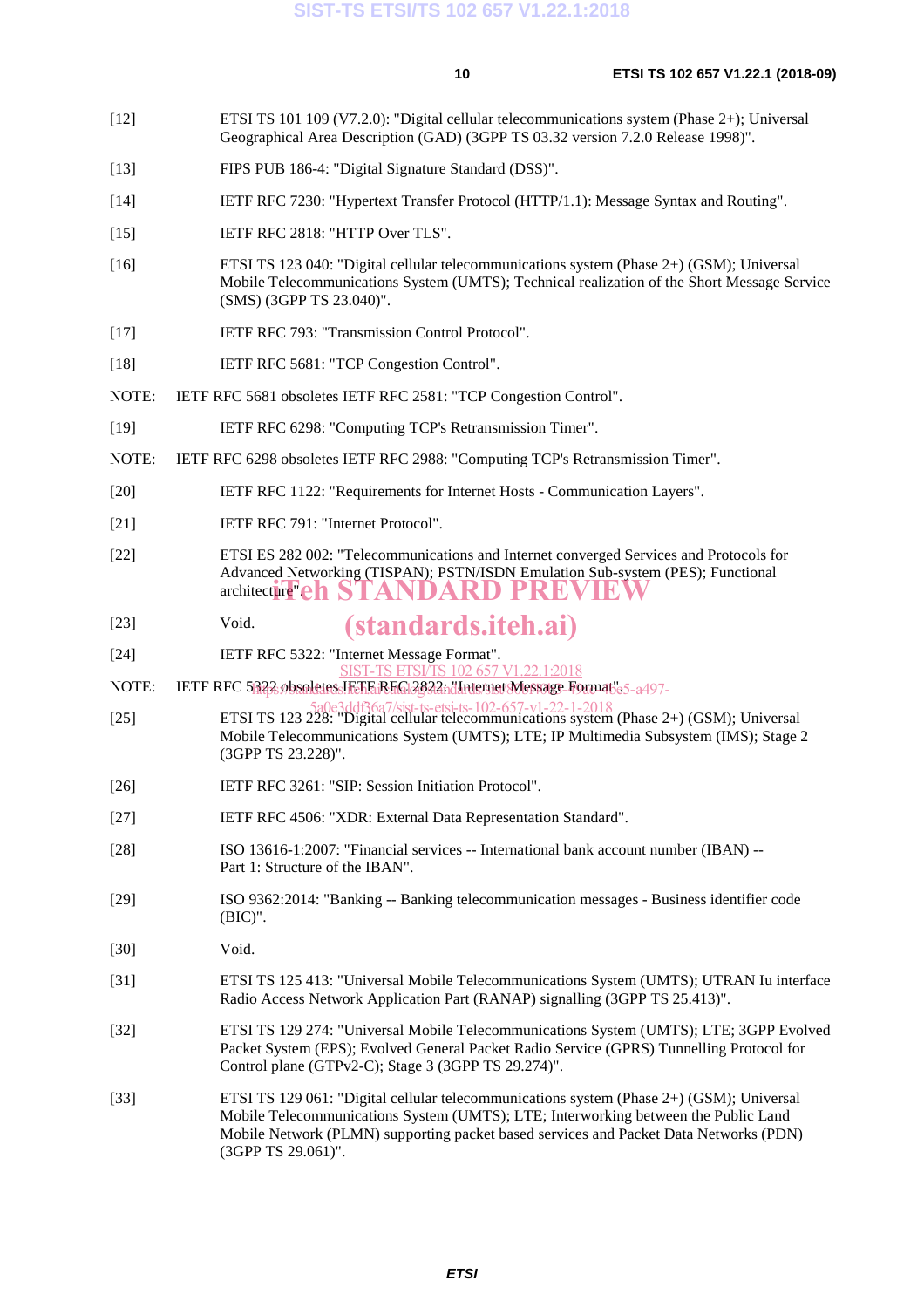| $[34]$             | ETSI TS 129 118: "Universal Mobile Telecommunications System (UMTS); LTE; Mobility<br>Management Entity (MME) - Visitor Location Register (VLR) SGs interface specification (3GPP)<br>TS 29.118)".                                     |
|--------------------|----------------------------------------------------------------------------------------------------------------------------------------------------------------------------------------------------------------------------------------|
| $[35]$             | ETSI TS 123 272: "Digital cellular telecommunications system (Phase 2+) (GSM); Universal<br>Mobile Telecommunications System (UMTS); LTE; Circuit Switched (CS) fallback in Evolved<br>Packet System (EPS); Stage 2 (3GPP TS 23.272)". |
| $\lceil 36 \rceil$ | ETSI TS 133 234: "Universal Mobile Telecommunications System (UMTS); LTE; 3G security;<br>Wireless Local Area Network (WLAN) interworking security (3GPP TS 33.234)".                                                                  |
| $[37]$             | W3C Recommendation 16 November 1999: "XML Path Language (XPath) Version 1.0".                                                                                                                                                          |
| $[38]$             | ETSI TS 123 008: "Digital cellular telecommunications system (Phase 2+) (GSM); Universal<br>Mobile Telecommunications System (UMTS); LTE; Organization of subscriber data (3GPP)                                                       |

- [39] ETSI TS 124 229: "Digital cellular telecommunications system (Phase 2+) (GSM); Universal Mobile Telecommunications System (UMTS); LTE; IP multimedia call control protocol based on Session Initiation Protocol (SIP) and Session Description Protocol (SDP); Stage 3 (3GPP TS 24.229)".
- [40] ISO 639-1:2002: "Codes for the representation of names of languages -- Part 1: Alpha 2 code".

### 2.2 Informative references

TS 23.008)".

References are either specific (identified by date of publication and/or edition number or version number) or References are either specific (identified by date of publication and/or edition number or version number) or<br>non-specific. For specific references, only the cited version applies. For non-specific references, the latest v referenced document (including any amendments) applies. standards.iteh.ai)

NOTE: While any hyperlinks included in this clause were valid at the time of publication, ETSI cannot guarantee their long term validity. SIST-TS ETSI/TS 102 657 V1.22.1:2018

The following referenced documents are not necessary for the application of the present document but they assist the user with regard to a particular subject area.  $\frac{3}{4}$ ddf36a7/sist-ts-etsi-ts-102-657-v1-22-1-2018

Not applicable.

# 3 Definitions and abbreviations

## 3.1 Definitions

For the purposes of the present document, the following terms and definitions apply:

**authorized organization:** any authority legally authorized to request or receive retained data e.g. a Law Enforcement Agency

**Handover Interface A (HI-A):** administrative handover interface comprising requests for information and their responses

**Handover Interface B (HI-B):** data handover interface comprising the retained data transmission of information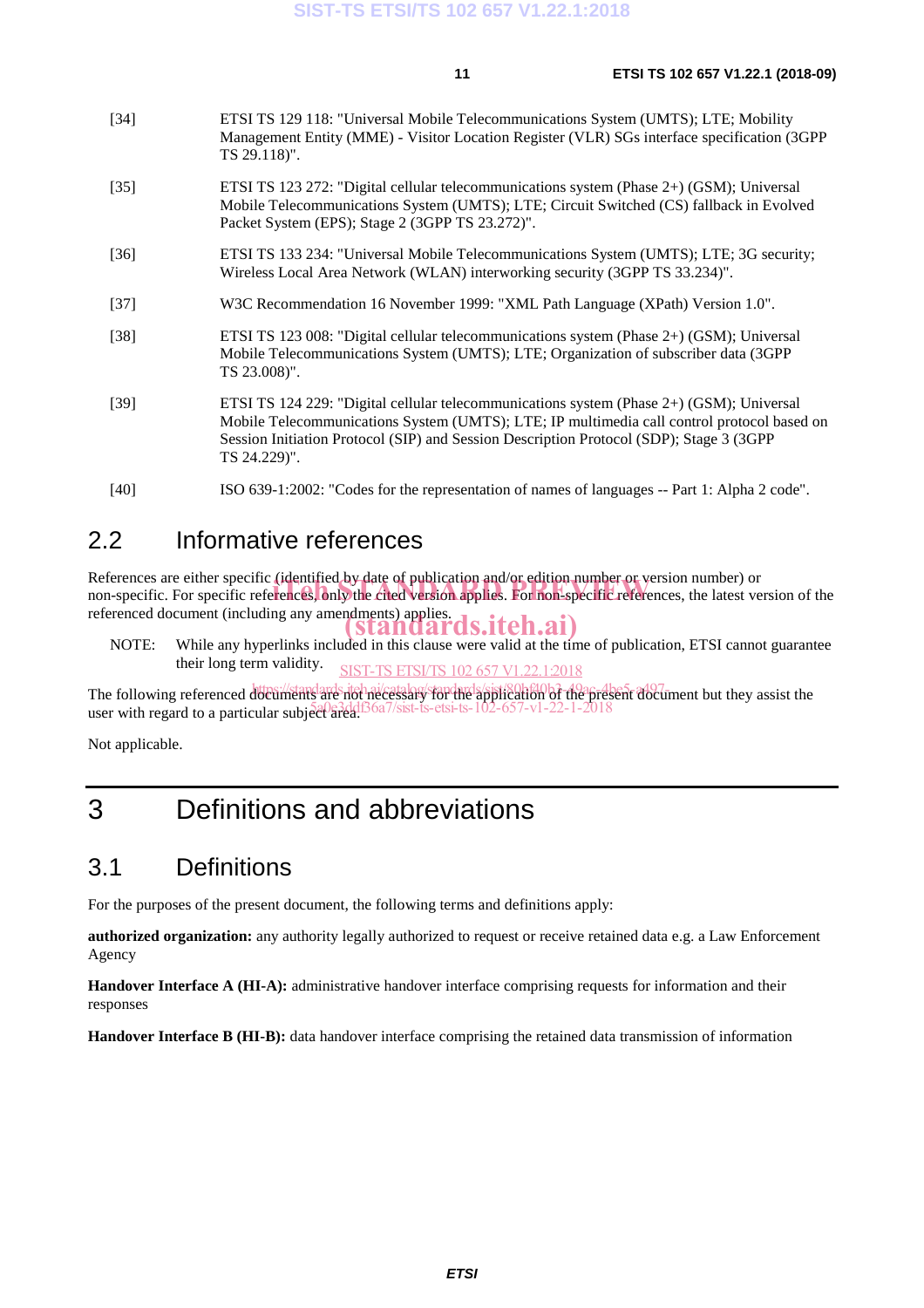**issuing authority:** any entity possessing the necessary jurisdiction and authority pursuant to law to compel a service provider to deliver retained subscriber information or traffic data specified in a query

**lawful authorization:** permission granted to an Authorized Organization under certain conditions to request specified telecommunications retained data and requiring co-operation from a network operator/service provider/access provider

NOTE: Typically, this refers to a warrant or order issued by a lawfully authorized body.

**location information:** information relating to the geographic, physical or logical location of an identity relating to an interception subject

**number:** any address (E.164, IP, email, URI) used for routing in a network or in a service on a user level or network/service level

**receiving authority:** any entity possessing the necessary authority pursuant to law and the technical means to receive retained subscriber information or traffic data delivered by a service provider

**request:** legal requirement for a Communications Service Provider (CSP) to disclose retained data in accordance with relevant national law

**response to request of information:** response from the CSP to the authorized organization acknowledging or rejecting a request for information

**retained data record:** set of data elements for a specific subscriber/user related to a specific service transaction

**service transaction:** instance of a service given by a CSP to a subscriber/user

**service transaction record:** set of data elements describing a service transaction (details to be determined)

transmission of information: transmission of retained data from the CSP to the receiving authority

## (standards.iteh.ai)

## 3.2 Abbreviations

ST-TS ETSI/TS 102 657 V1.22.1:2018

For the purposes of the present document, the following abbreviations apply:  $\frac{49}{2}$ ac-4be5-a497-

| <b>ACK</b>     | ACKnowledge 5a0e3ddf36a7/sist-ts-etsi-ts-102-657-v1-22-1-2018 |
|----------------|---------------------------------------------------------------|
| <b>ADSL</b>    | Asymmetric Digital Subscriber Line                            |
| AO             | <b>Authorized Organization</b>                                |
| <b>APN</b>     | <b>Access Point Name</b>                                      |
| ASCII          | American Standard Code for Information Interchange            |
| <b>ASN</b>     | <b>Abstract Syntax Notation</b>                               |
| <b>BER</b>     | <b>Basic Encoding Rules</b>                                   |
| BIC            | <b>Business Identifier Code</b>                               |
| <b>CGI</b>     | Cell Global Identity                                          |
| <b>CPE</b>     | <b>Customer Premises Equipment</b>                            |
| CS             | Circuit Switched                                              |
| <b>CSP</b>     | <b>Communications Service Provider</b>                        |
| <b>CSPID</b>   | <b>CSP</b> Identifier                                         |
| D <sub>R</sub> | Data Retention                                                |
| <b>DSA</b>     | Digital Signature Algorithm                                   |
| <b>DSL</b>     | Digital Subscriber Line                                       |
| <b>DSS</b>     | Digital Signature Standard                                    |
| <b>DVD</b>     | Digital Versatile Disc or Digital Video Disc                  |
| <b>ECGI</b>    | <b>E-UTRAN Cell Global ID</b>                                 |
| <b>EMS</b>     | <b>Enhanced Messaging Service</b>                             |
| EPC            | <b>Enhanced Packet Core</b>                                   |
| <b>EPS</b>     | <b>Evolved Packet System</b>                                  |
| <b>GGSN</b>    | <b>Gateway GPRS Support Node</b>                              |
| <b>GPRS</b>    | General Packet Radio Service                                  |
| <b>GSM</b>     | Global System for Mobile communications                       |
| <b>GW</b>      | GateWay                                                       |
| HI             | Handover Interface                                            |
| $HI-A$         | Handover Interface A                                          |